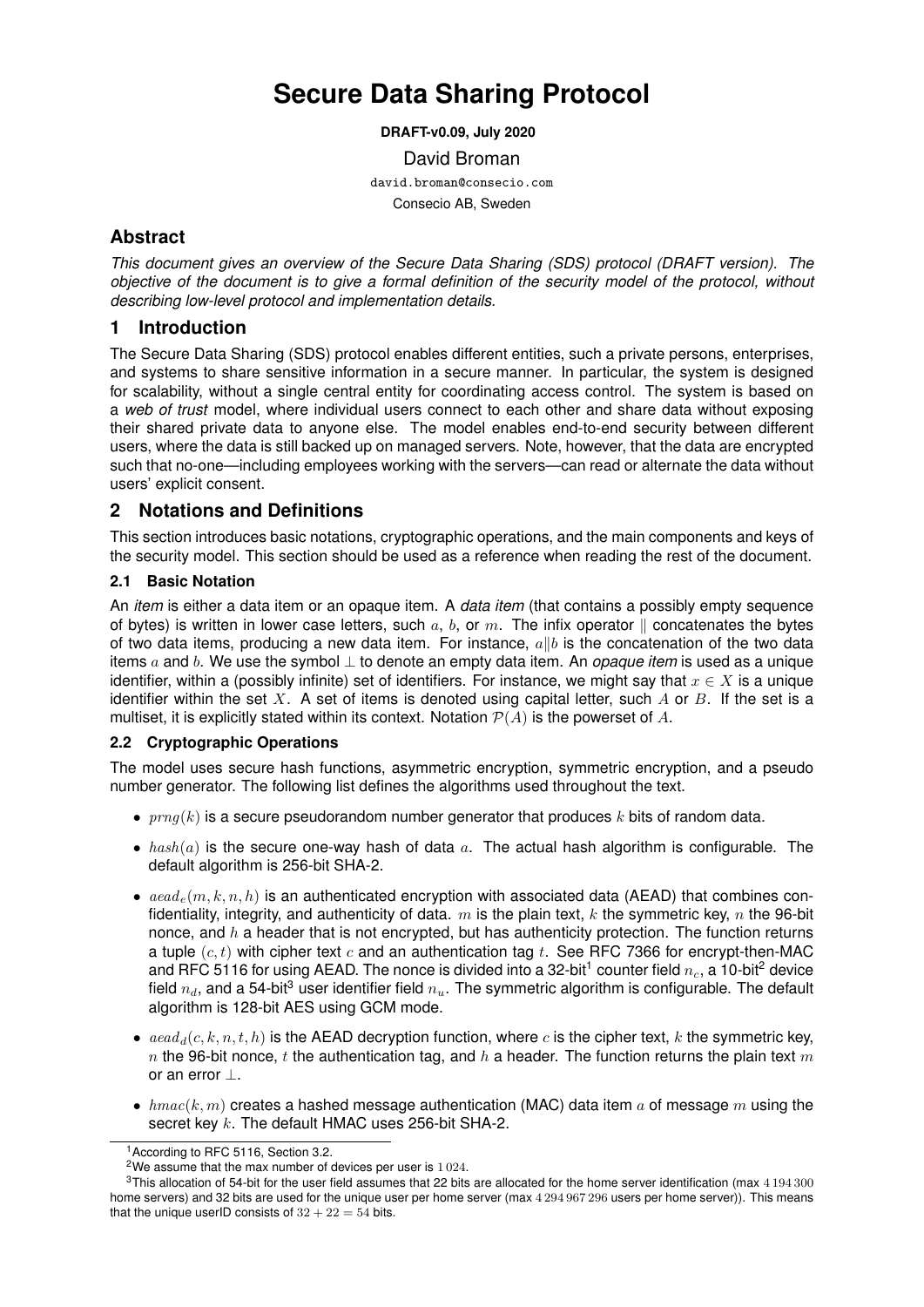- $keygen_s()$  generates a public/private key pair  $(k^{s:pub}, k^{s:priv})$  for digital *signatures* (hence the s subscript). Both RSA and Elliptic Curves (EC) can be used, but EC is the default.
- $sign(k^{s:priv}, m)$  creates a digital signature for plain text  $m$  using the private key  $k^{s:priv}$  . The returned signature, denoted  $g$ , can only be verified by using the corresponding public key  $k^{s:pub}$ .
- $verify(k^{s:pub}, m, g)$  verifies the digital signature g for plain text message m, using the public key  $k^{s:pub}$ . The function returns a boolean value.
- $\bullet\; \; keygen_x()$  generates a public/private key pair  $(k^{x:pub}, k^{x:priv})$  used for secure key *eXchange* (hence the  $x$  subscript). The default algorithm is Elliptic-curve Diffie–Hellman (ECDH).
- $secret(k^{x:pub}, k^{x:priv})$  generates a shared secret based on the public/private key pair  $(k^{x:pub}, k^{x:priv})$ .

#### **2.3 System Abstractions**

The overall system consists of users, client devices, home servers, and data objects. A user can have one or more client devices. All devices for one specific user always connects to the same home server, but different users can connect to different home servers.

A *client device* can either be *stateful* (can have a local storage) or be stateless (can be connected and authenticated, but does not have a local storage). Example of stateful clients are mobile apps and desktop applications. Example of stateless clients are web clients.

A *home server* is the connection point for a client device. The home server is responsible for storing all data objects that the user is the owner of.

A *data object*, or just an *object*, consists of general data that may be shared among users. An object always has one specific owner. An object consists of a set of fields, where each field is a mapping between a unique *label* and a field *value*. Each field can be given different access rights. For more details about objects, see Section 4.

More formally, we use the following notation for the system abstractions:

- $S$  is the set of home server identifiers.
- U is the set of users identifiers.  $u \in U$  is globally unique (54-bit globally unique number, guaranteed by the server).
- $D_u$  is the set of devices for a user u. We write  $|D_u|$  to denote the number of devices for user u. The set of stateful devices  $D_u^s$  and the set of stateless devices  $D_u^+$  are distinct, that is  $D_u^s\cup D_u^+=D_u^s$ and  $D_u^s\cap D_u^{\cdot}=\emptyset.$  We write  $D$  for the set of all client devices in the system.
- O is the set of object identifiers. An object identifier  $o \in O$  is guaranteed to be globally unique by using UUID generation or using user identifies as part of the identifer string.
- $l \in L<sub>O</sub>$  is one label of the set of labels in object O. For an object  $o \in O$ , we write o.l to denote the field value for label  $l$  in object  $o$ .
- $\bullet$  B is the set of arbitrary binary data. We use this set to represent data where the structure is not described in this document.

#### **2.4 Keys and Secrets**

Within the security model,  $K$  is the set of all possible keys and secrets. The main keys and secrets within the model are summarized below.

- $\bullet$   $k_u^{master}$  is the 256-bit master key for user  $u$ . This is the main secret that is stored on all stateful devices  $D_u^s$ .
- $\bullet$   $\,k_{d}^{session}$  is the session token that is generated by the home server when a client device  $d$  is logging in to the server. The session token is stored in a session cookie.
- $k_{u_1, u_2}^{shared}$  is the shared key between users  $u_1$  and  $u_2$ . This is a symmetric key, with the default size 128 bits.
- $\bullet \; k_{u_1, u_2}^{connect}$  is the connect key that is used for secure authentication between two users  $u_1$  and  $u_2$ . The connect key is only valid until two users have been connected. The default size of the connection key is 128 bits.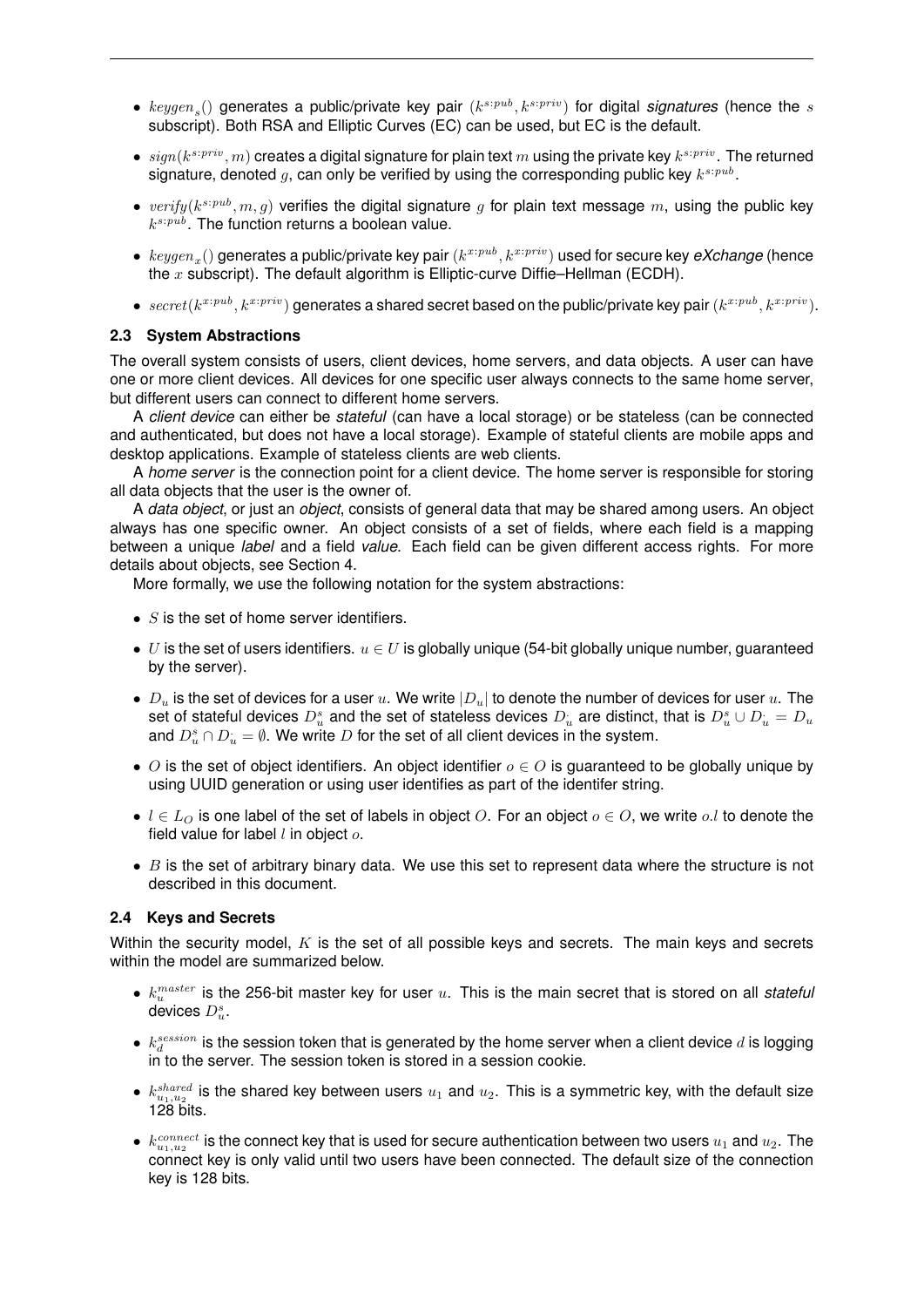- $k_o^{obj}$  is an object key, specific to object  $o$ . If there are label-specific object keys, denoted  $k_{o,l}^{obj}$ , then the label-specific object key is used for label  $l$ . The object keys are used for symmetric encryption. See AEAD encryption.
- $\bullet\;k^{s:pub}_{u},k^{s:priv}_{u}\in K$  is the public/private key pair for a user  $u$  that is used for *digital signatures* (hence the  $s$  before the colon). The private key is encoded using PKCS 8 and the public key is encoded using SPKI (Simple public-key infrastructure).
- $k_{u_1}^{x:pub}, k_{u_2}^{x:priv}, k_{u_2}^{x:pub}, k_{u_1}^{x:priv} \in K$  are the public/private keys used for *key exchange* between two users  $u_1$  and  $u_2$ . User  $u_1$  can create the shared secret using function  $secret(k_{u_2}^{x:pub}, k_{u_1}^{x:priv})$  and user  $u_2$  generates the same secret using  $secret(k_{u_1}^{x:pub}, k_{u_2}^{x:priv}).$

#### **2.5 Trusted Computing Base and Communication Channels**

The overall objective of the SDS protocol is to enable secure object exchange between client devices. That is, within the CIA triad, confidentiality and integrity of object transfers must be ensured without the need to trust any other components than the client devices themselves. This means that the *trusted computing base (TCB)* for a user—regarding confidentiality and integrity of objects—is the user's client device. As a consequence, the SDS protocol does not concern security aspects of the operating system or hardware aspects of client devices. Any other entity in the overall system cannot be trusted. That is, even home servers do not need to be trusted regarding objects' confidentiality and integrity.

However, for *availability*, the home servers are critical. That is, the home servers need to be available and working correctly for client devices to be able to transfer objects between each other. Note, however, that if an attacker pretends to be another user, or if the attacker manages to get access to the home server, it must not affect the confidentiality and integrity of objects. This means that an attacker neither can read encrypted objects stored on home servers, nor can the attacker alter an object without being discovered by other client devices.

The different entities in SCS are modeled as a graph  $G = (V, E)$ , where the the set of vertices V consists of home severs and client devices, and where the set of edges  $E$  represents the communication channels between entities. We define  $V = S \cup D$ , where  $S \cap D = \emptyset$ . The graph represents both unidirectional communication channels (e.g.,  $(d_1, d_2) \in E$ ), or bidirectional channels (e.g.,  $\{(d_1, d_2), (d_2, d_1)\}\subseteq E.$ 

We assume the following secure communication channels:

- The bidirectional channel  $\{(d, s), (s, d)\}\subseteq V$  between a client device d and a home server s is secured using TLS v1.3. The secure channel is terminated at the home server. After authentication, a session token  $k_d^{session}$  is used when a client device reconnects to the home server.
- Each home server pair  $(s_1, s_2) \in S$  can estamlish secure communication using TLS 1.3. That is, a home server  $s_1$  can authenticate and connect to another server  $s_2$  using a secure REST API over https. The authentication mechanism between home servers is not described in this document and it does not affect the overall confidentiality and integrity objectives of SDS.
- A client device  $d_1 \in D$  can transfer secret plaintext information to another device  $d_2 \in D$  using QR codes. Device  $d_1$  generates a QR code with the secret plaintext data and user  $d_2$  scans the data. In the SDS protocol, we assume that this is a trusted channel, which means that the QR code cannot be read by an attacker physically (scanning the QR code using shoulder surfing) or virtually (that the QR code is sent digitally over an insecure channel).

All other communication between client devices and home servers should be considered as insecure.

### **3 Registration**

The protocol is using end-to-end encryption, which means that the client devices encrypt all data, but the data can still be shared between users. The data is stored on the home servers, but even if the home server is compromised, the data cannot be decrypted without the client keys.

Registration in end-to-end mode is only possible for stateful devices because the master secret must be stored by the client. The procedure is as follows:

- 1. The client device generates a master secret  $k^{master}$  by calling  $prng(256)$ . Note that the user device does not yet have a user ID.
- 2. The client generates a salt value  $m_{salt} = prng(64)$ . A computer generated password key p is generated using  $\mathit{hash}(k^{master} \| m_{salt})$ . The salt and password key are sent to the home server.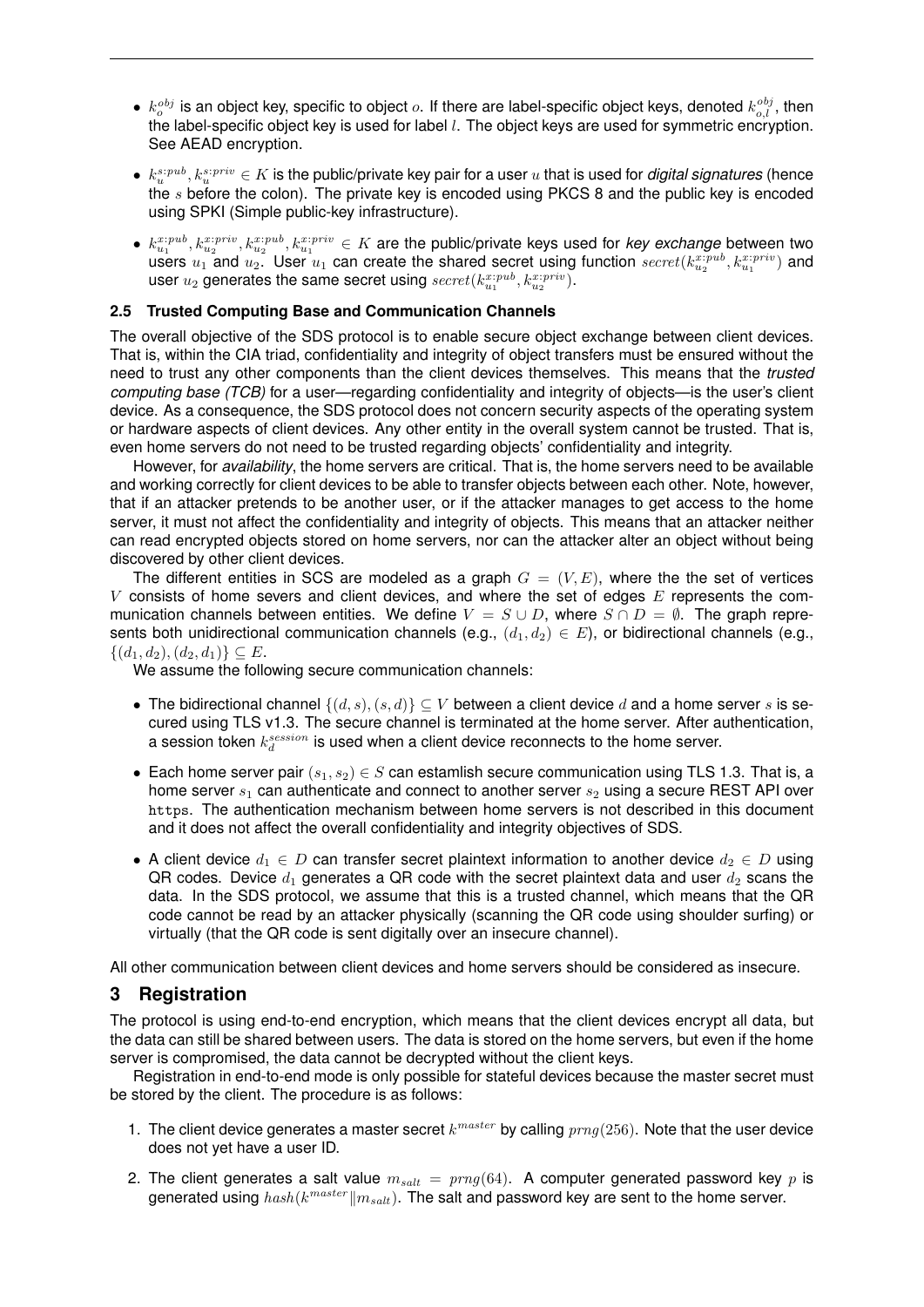- 3. The server stores the password key and the salt.
- 4. The client is registered but not logged in.

Note that further verification of the user is possible, for instance to use SMS or email verification, to mitigate that an attacker overloads the server by creating massive amount of user accounts. However, these implementation details are outside the scope of this document.

# **4 Objects**

An object identifier  $o \in O$  represents a data object, but it does not state exactly what the content of the object is. In one specific point in physical (wall-clock) time, the actual data content of an object is allowed to be different for different clients and servers. The main reason for this is that clients can be in offline mode. However, the *eventual* data content is always consistently converging to one specific value. Each object always has *one* unique owner, and the consistent data of an object is always stored in the owner's home server.

### **4.1 Events**

An object's data content (field values for certain labels, written as  $o.l$ , see Section 2.3) and its meta information (for instance, the owner of an object) are represented altogether as a sequence of *events*. For an object  $o \in O$  the sequence of events is denoted as a set  $E_o = \{e_1, e_2, e_5, e_7\}$ , where the subscript denotes the *event number*. Notation  $\lceil E_{o} \rceil$  denotes the largest event number of the object, whereas  $|E_{o}|$ denotes the number of events. For instance,  $[\{e_1, e_2, e_5, e_7\}] = 7$ , whereas  $|\{e_1, e_2, e_5, e_7\}| = 4$ .

Note that events are ordered using event numbers, but under certain conditions, it is allowed that certain event numbers are missing. For instance, in the above example, there is no event with event number 6.

There are six *types of events*: *owner* (*o*), *reset* (*r*), *access* (*a*), *patch* (*p*), *delete* (*d*), and *transaction* (*t*). For a specific event  $e$ , we use the superscript to denote the type of the event. For instance,  $e_4^t$  is a transaction event with event number 4, whereas  $e_7^p$  is a patch event with event number 7.

Each event of a specific event type has certain number of *event values* associated to the event. We use the notation  $e.x$  to denote an event value with name  $x$  for event  $e.$  The following list describes all event values for the six different event types.

- Event type: owner (o). An owner event  $e^o$  states that an object has a new owner. The event values for owner events are as follows:
	- $-$  Event value:  $e^o$  userId. This event value is the user identifier  $u \in U$  for the user who is the new owner of the object, from this event number and forward, until another *owner* event declares another owner.
	- $-$  Event value:  $e^o$  acount. An access counter number counting the number of *owner*, *reset*, and *access* events in a specific object. The first number is 1, and then incremented by one. The counter number is used when computing the nonce for an *access* event and as a way to guarantee the total order of access changes for an object. If the concurrent changes are conflicting, the home server rejects such access change. For instance, if two devices are offline and both make changes to access rights of the object, then the home server decides which change is accepted, and which is rejected after the two devices are online again. Note that the access count number is unique to an object, not to a user.
	- Event value:  $e^o$ .signature. The digital signature is used to verify that the change of ownership is signed by the previous owner. Assume that the current event is  $e^o_k$  such that the new owner is  $u_n\,=\,e^o_k.$ userId. The previous owner is  $u_p\,=\,e^o_m.$ userId where  $m$  is the largest event number representing an *owner* event, where  $m \leq k$ . Note that if  $m = k$  then  $u_n = u_p$ , which means that this is the first owner of an object. Assume also that  $o<sub>c</sub>$  is the current object identifier. The signature is computed as:  $e^o_k.$ signature  $= \textit{sign}(k^{s:priv}_{u_p}, u_p \| u_n \| c_a \| o_c)$ , where  $c_a = e^o$  acount. Hence, if it is the first owner of an object, the object is self signed and  $e^o$ .acount = 1.
- Event type: reset (r). A reset event  $e^r$  removes all access rights for the whole object or for a specific object field. A reset event is always followed by an *access* event that adds new access rights. This means that a new  $k_o^{obj}$  or  $k_{o,l}^{obj}$  key needs to be generated, which is done as part of the *access* event that follows. The event values for *reset* events are as follows:
	- **–** Event value:  $e^r$  userId. This event value specifies the user who performs the reset. Such a user must have owner or admin access rights to the object or field.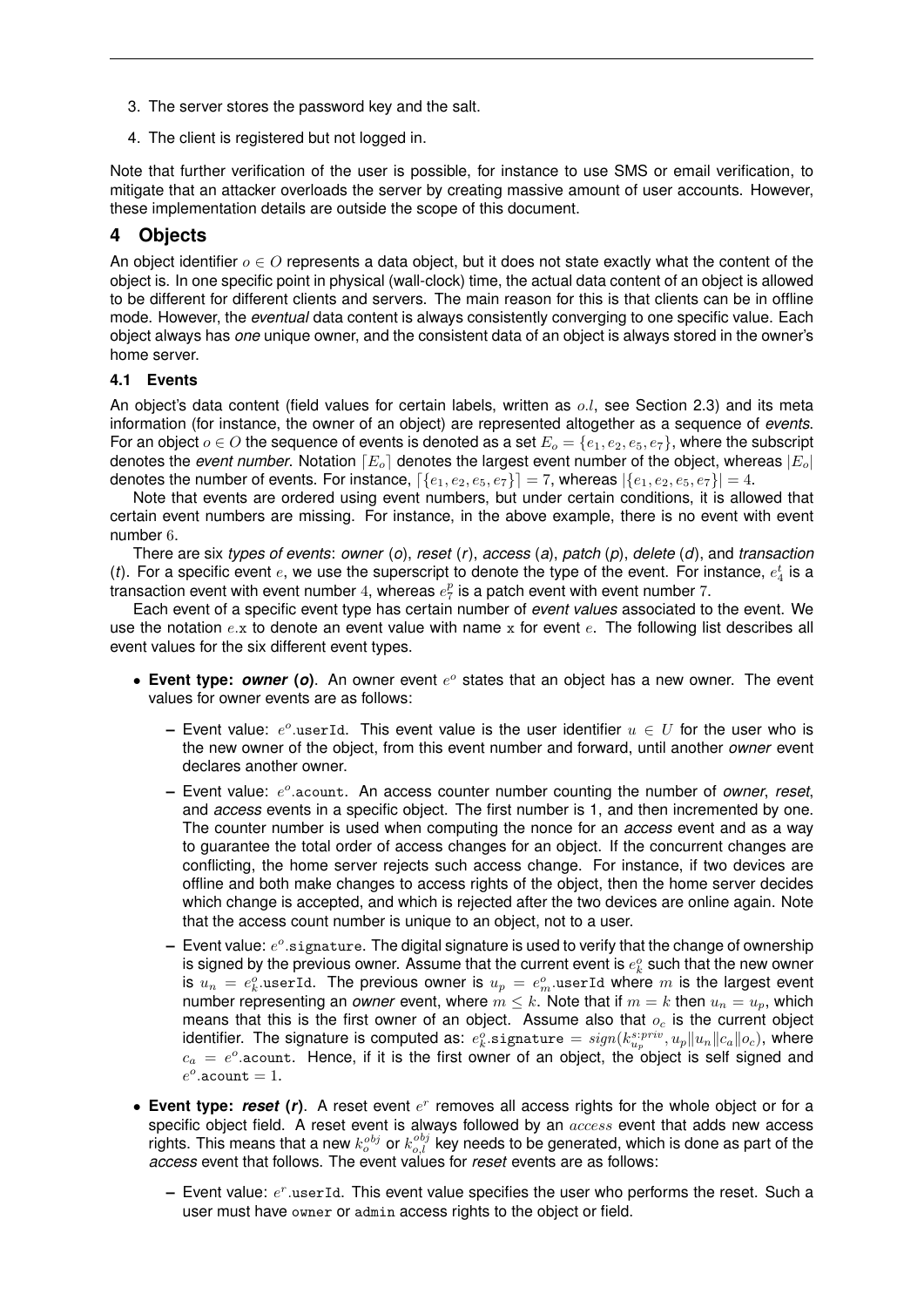- $-$  Event value:  $e^r$ .label. The event value  $e^r$ .label contains the label  $l$  of the field for which the access is removed (field-level access). If this event value is empty  $\perp$  then the reset of accesses is for object-level access.
- $-$  Event value:  $e^r$  acount. An access counter number counting the number of *owner*, *reset*, and *access* events in a specific object. For more details, see the access counter event value description for the *owner* event.
- Event value:  $e^r$  signature. In end-to-end mode, the digital signature is used to verify who have made the reset. The signature is computed as:  $e_r^o.$ signature  $= sign(k_u^{s:priv}, u\|l\|c_a\|o_c),$ where  $u\ =\ e^r.$ userId,  $l\ =\ e^r.$ label,  $c_a\ =\ e^r.$ acount, and where  $o_c$  is the current object identifier.
- Event type: *access* (a). An access event  $e^a$  adds access rights for the whole object or for specific object fields.

At the object level, there are four possible access levels: owner access (owner), admin access (admin), read & create access  $(rc)$ , and read access  $(r)$ . All except the owner access is handled by *access* events (in combination with *reset* events). An object can only have one owner, and it is assigned by the *owner* event. The access rights are defined to have monotonically increasing privileges  $r < r c <$  admin  $\lt$  owner. For instance, the admin access level gives all access rights that are available for the rc access.

It is possible to give specific access rights on separate fields. At the field level, there are three possible access levels: admin access (admin), read & write access  $(rw)$ , and read access  $(r)$ . If a user has object-level access and field-level access for a specific object, then the field level access can give higher access level, not lower. For instance, if a user has r access at the object level, and field access  $\alpha$ dmin for a field with label  $l$ , then the user can read all fields in the whole object. Moreover, the user can also delete, change access rights for, and write to the field with label l. The rc access at the object-level makes it possible for a user to create a new field and then give himself arbitrary field-level access to the new field.

The following table summarizes different actions that can be taken on objects, which events that are used, and what access levels that are required for taking specific actions.

|                      |              | <b>Object-level access</b> |       |     |             | <b>Field-level access</b> |    |   |
|----------------------|--------------|----------------------------|-------|-----|-------------|---------------------------|----|---|
| <b>Action</b>        | <b>Event</b> | owner                      | admin | rc. | $\mathbf r$ | admin                     | rw | r |
| Change object owner  | owner        | x                          |       |     |             |                           |    |   |
| Create new field     | patch        | x                          | X     | x   |             |                           |    |   |
| Delete field         | delete       | X                          | x     |     |             | x                         |    |   |
| Change access rights | access/reset | x                          | x     |     |             | X                         |    |   |
| Write to field       | patch        | x                          | X     |     |             | x                         | x  |   |
| Read from field      | n/a          |                            |       |     | x           | x                         | x  |   |

The event values for access events are as follows:

- $-$  Event value:  $e^a$ .label. The event value  $e^a$ .label contains the label *l* of the field that is given additional access rights (field-level access). If this event value is empty ⊥, then the new access rights are given at the object level.
- $-$  Event value:  $e^a$  user Id. The user identifier for the user who changes the access rights.
- $-$  Event value:  $e^a$  deviceNo. The unique device number for user  $e^a$  userId.
- $-$  Event value:  $e^a$  acount. An access counter number counting the number of *owner*, *reset*, and *access* events in a specific object. For more details, see the access counter event value description for the *owner* event.
- $-$  Event value:  $e^a$  signature. In end-to-end mode, this digital signature makes sure that a user with admin or owner access rights have given this access. Let  $l=e^a.$ label,  $u=e^a.$ userId,  $d\,=\,e^a.$ deviceNo, and  $c_a\,=\,e^a.$ acount. Assume also that  $o_c$  is the current object identifier. Then the signature is computed as  $e^a.$ signature  $= sign(k^{s:priv}_{u}, l\|u\|d\|c_a\|o_c\|e^a.$ users).
- $-$  Event value:  $e^a$  users. This event value consists of a sequence of access rights tuples  $(r_1, r_2, \ldots r_n)$ . Each access right tuple r is a quadruple  $r = (u, a, k, t)$ , where  $u \in U$  is the user identifier that is given access,  $a$  is the access level,  $k$  the encrypted key used for asymmetric encryption of the field(s), and t the authentication tag. If e.label  $\neq \perp$ , then this is a fieldlevel access assignment and  $a \in \{$ admin, rw, r $\}$ , else it is an object-level access assignment and  $a \in \{\mathtt{own},\mathtt{admin},\mathtt{rc},\mathtt{r}\}.$  We use the notation  $e^a.$ users. $u$  to denote the set of all user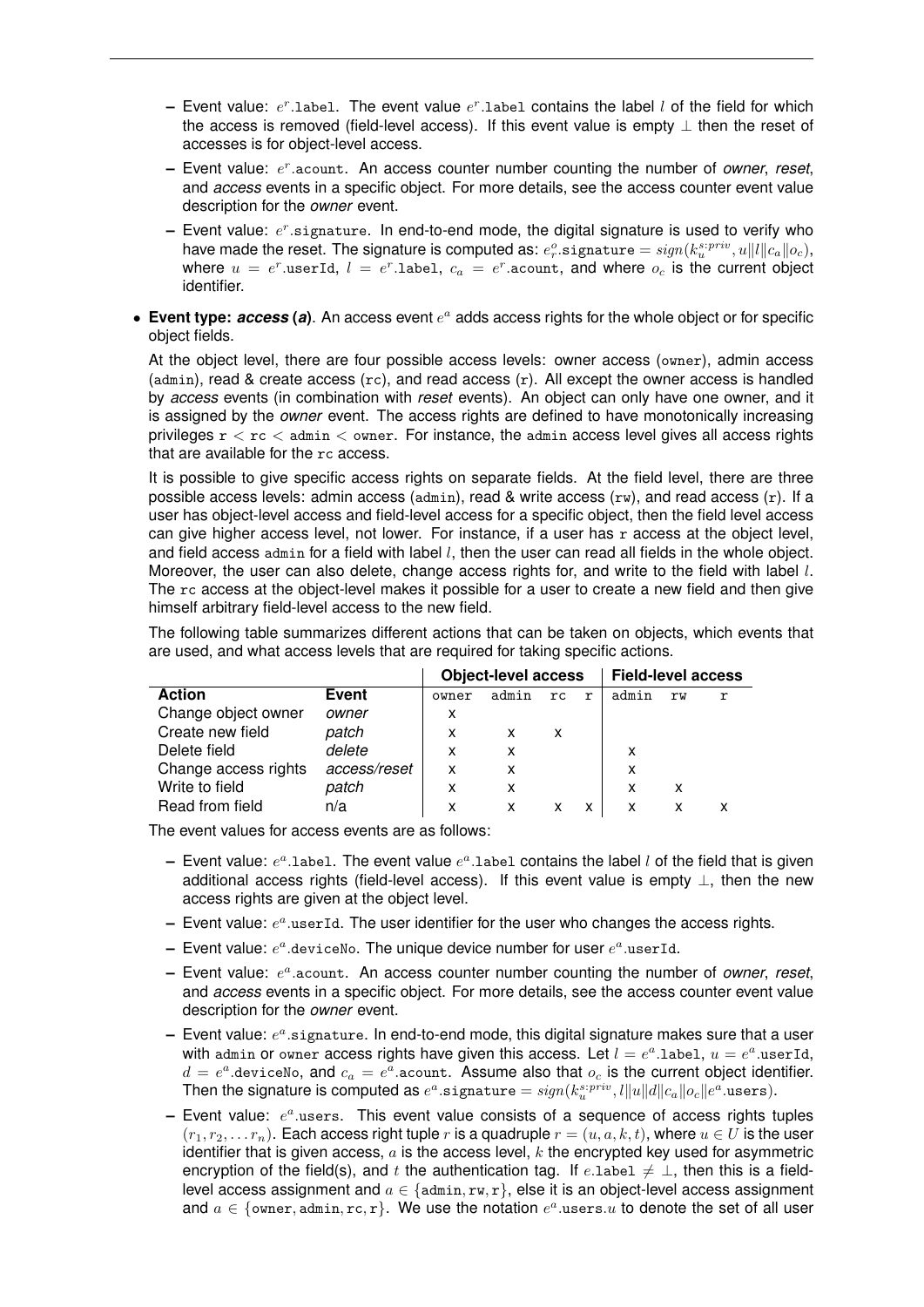identifiers that are assigned new user access rights in event  $e^a$ . Note that an access event only states *additional* users who get access rights, or updates of access rights for a user. To compute the complete access rights for an object or for an object field, the whole sequence of access events needs to be considered. The actual field data of an object is encrypted using symmetric encryption. The key used for encryption/decryption of field data is either  $k_o^{obj}$  or  $k_{o,l}^{obj}$ . See the *patch* event for more details.

For a specific object  $o$ , we write  $U_{obj}^o$  for the set of users with object-level access. The sets  $U_{\textit{obj}}^o$  is computed as follows. Let  $E_o$  be the set of events for object  $o \in O.$  Let  $n$  be the largest event number where  $e_n^r \in E_o$  and  $e_n^r$ . Label  $= \bot$  or value 0 if such *reset* event does not exist. Then we have  $U_{\textit{obj}}^{o} = \bigcup_{k=n}^{\infty} e_k^a.$ users. $u$  where  $e_k^a.$ label  $= \bot \wedge e_k^a \in E_o.$ 

Let us consider the different cases for an access event  $e^a_m$  where  $m = \lceil E_o \rceil.$ 

- 1. Case  $e_m^a$  label  $= \perp$ . This means that it is an object-level access event. In this case, all users  $e^a_m.$ use $\texttt{rs}.u$  shall be given access to  $k_o^{obj}.$  If  $k_o^{obj}$  does not exist, it is create by  $e^a$ .userId (see below).
- 2. Case  $e^a_m.$ labe $1=l$  and  $e^a_m.$ users. $u\subseteq U^o_{\bm\phi \bm b^i}$ . This means that the field with label  $l$  uses the shared object key  $k_o^{obj}$  and all users  $e_m^a.$ use ${\tt rs}.u$  has already access to  $k_o^{obj}.$  The access right tuples in  $e^a.$ users assigns  $\bot$  to key  $k$  and tag  $t.$
- 3. Case  $e^a_m.$ labe $1=l$  and  $e^a_m.$ users. $u \not\subseteq U^o_{\bm{obj}}.$  This means that we have an access update for a field where at least one user has access to the field, but not the rest of the object. For this case, there are two sub-cases:
	- \* Case  $k_{o,l}^{obj}$  does not exist. In this case, the access event is legal only if  $U_{obj}^o \subset$  $e_m^a$  users. $u$ , that is, we encrypt keys for both field-level and object-level access users. Key  $k_{o,l}^{obj}$  is create by  $e^a.$ userId (see below).
	- $*$  Case  $k_{o,l}^{obj}$  exists.  $k_{o,l}^{obj}$  is used for giving access to users  $e_m^a.$ use ${\rm rs.}u.$

When the access is changed, either the key  $k_o^{obj}$  or the key  $k_{o,l}^{obj}$  is used. As described above, only one of these keys are selected for a specific label, and from now on we just use the notation  $k^{obj}$  to denote the selected key. If the key does not exist, a new symmetric key is generated using secure pseudorandom number generation  $k^{obj} = prng(k)$ , where the default key size k is 128-bit. Hence, for an access right quadruple  $(u, a, k, t)$ , the encrypted key k and tag t is computed as  $(k,t)=\textit{aead}_e(k^{obj},k^{shared}_{e^a.\text{userId},u},n,\bot).$  This means that the key  $k^{obj}$ is encrypted and stored using the shared secret between the user who changed the access (an *owner* or a user with *admin* access) and the user u who gained access. Hence, user u can decrypt and obtain the key for encrypting/decrypting field data by performing  $k' =$  $\{dead_d(k, k_{e^a \text{.userId}, u}^{shared}, n, t, \perp)$  where  $k'$  is the decrypted version that is equal to  $k^{obj}$ . The nonce is computed using  $n_u = e^a.$ userId,  $n_d = e^a.$ deviceNo, and  $n_c = e^a.$ acount $^4.$ 

- Event type: patch (p). A patch event  $e^p$  creates or updates a field value. Several patch events can be created concurrently for the same object when the devices are offline. The final order of events is decided by the home server. The event values for *patch* events are as follows:
	- **–** Event value:  $e^p$  userId. This event value specifies the user who performs the patch.
	- $-$  Event value:  $e^p$  deviceNo. The unique device number for user  $e^p$  userId.
	- $-$  Event value:  $e^p$ .label. The event value  $e^p$ .label contains the label *l* of the field that is either created (if it did not exist before) or updated (if existed).
	- $-$  Event value:  $e^p$  pcount. A patch counter number counting the number of *patch* and *delete* events a user with a specific device has created for a specific object. Note that in contrast to access counting using acount (which is used in *owner, reset,* and *access* events),  $e^p$  pcount is not globally unique for an object. This uniqueness is for one object for a specific user on a specific device. This makes it possible for several users to create patches concurrently, even in offline mode. The event value starts with 1 and is after that incremented by the client device. The value is used for computing the nonce.
	- Event value:  $e^p$  acount. The event value acount denotes the access count number that has the keys used for patch encryption. By introducing access count points in patches, we get an explict order relationship between patches and object keys. It also enables the home server to reject a patch to make it possible for the client to re-encrypt, if the encryption key has changed.

<sup>&</sup>lt;sup>4</sup>Before the counter exceeds its max value of  $2^{32} - 1$ , the shared secret  $k_{e^a.\text{userId},u}^{shared}$  needs to be renewed. The procedure for performing this update is outside the scope of this document.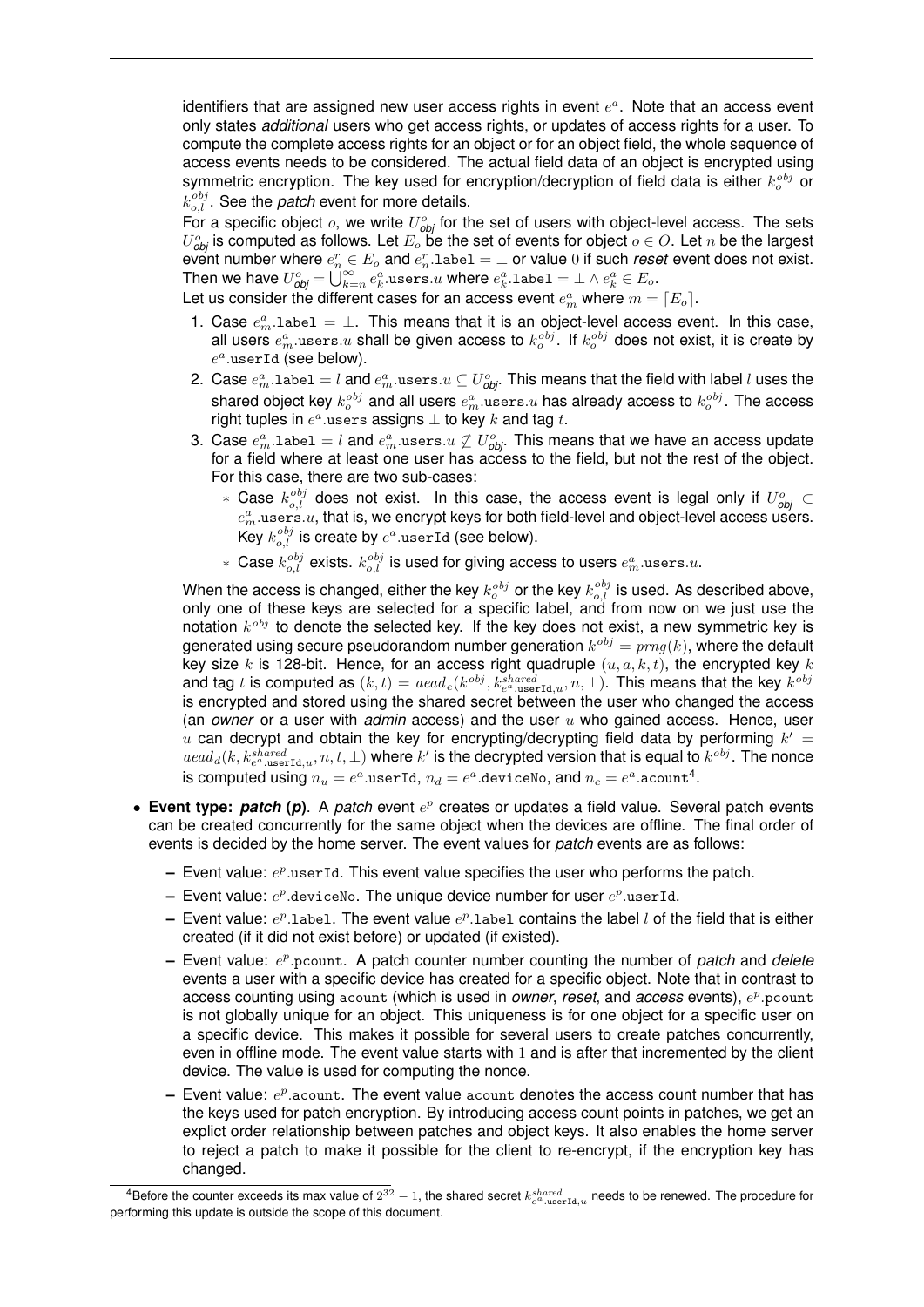- Event value:  $e^p$ .cipherText. This event value is used for storing the cipher text after applying symmetric encryption using AEAD. The cipher text for the patch event is computed as follows:  $(e^p.\texttt{ciphertext}, t) = \textit{aead}_e(m, k^{obj}, n, l \| c_a \| o_c),$  where  $m$  is the plaintext message of the field value,  $k^{obj}$  is the object key (either  $k^{obj}_{o,l}$  or  $k^{obj}_{o}$  depending on the access configuration),  $n$  is the nonce,  $l = e^p$ .1abe1,  $c_a = e^p$ .acount, and  $o_c$  the current object identifier. The nonce is computed using  $n_u = e^p$ .userId,  $n_d = e^p$ .deviceNo, and  $n_c = e^a$ .pcount (see Section 2.2). Note how the AEAD encrypt function also returned the authentication tag  $t$ . This tag is stored in the next event value,  $e^p$  authTag.
- Event value:  $e^p$  authTag. This is the autentication tag generated when computing the cipher text value  $e^p.$ cipherText (see above). Both the cipher text  $c = e^p.$ cipherText and the authentication tag  $t=e^p.$ authTag are used when decrypting the patch. The plain text message  $m$  is decrypted as follows:  $m = a e a d_d(c, k^{obj}, n, t, h)$ . Note how the header h can be constructed by fields that are available in the patch, e.g.,  $h=l\|c_a\|o_c,$  where  $l=e^p.$  label,  $c_a=e^p.$ acount, and  $o<sub>c</sub>$  the current object identifier.
- Event value:  $e^p$  signature. This value can optionally be used to explicitly prove the origin of the patch. If the signature is not used, then  $e^a.$ signature =  $\bot$ . Let  $l\,=\,e^p.$ label,  $u = e^p.$ userId,  $d = e^p.$ deviceNo,  $c_a = e^p.$ acount,  $c_p = e^p.$ pcount,  $c = e^p.$ cipherText, <code>and</code>  $t = e^p$  authTag. Assume also that  $o_c$  is the current object identifier. Then the signature is computed as  $e^p.$ signature  $= sign(k^{s:priv}_{u}, l\|u\|d\|c_a\|c_p\|c\|t\|o_c).$  Note that this signature only needs to be used if the users who have access to an object field cannot trust each other.

Note that labels, such as  $e^p$ .1abe1, are not protected for confidentiality. If the application wants to protect the label itself, it can generate a unique label using e.g. UUIDv1, and then include the mapping between this unique label and the real label inside an encrypted field. Because this can be done on top of SDS, it is not included in this description.

- **Event type:** *delete* **(***d***)**. A *delete* event e <sup>d</sup> deletes a specific field. The event values for *delete* events are as follows:
	- $-$  Event value:  $e^d$  userId. This event value specifies the user who deletes the field.
	- $-$  Event value:  $e^d.$ deviceNo. The unique device number for user  $e^d.$ userId.
	- $-$  Event value:  $e^d.$ label. The event value  $e^d.$ label contains the label  $l$  of the field that is deleted.
	- **–** Event value: e d .pcount. A patch counter number counting the number of *patch* and *delete* events a user with a specific device has created for a specific object. See the description of pcount in the *patch* event.
	- $-$  Event value:  $e^d.$ acount. The even value acount denotes the access count number that has the object key for this field.
	- $-$  Event value:  $e^d$  signature. An optional value that explicitly proves the origin of the delete event. If the signature is not used, then  $e^d.$ signature  $=\bot.$  Let  $l=e^d.$ label,  $u=e^d.$ userId,  $d=e^d.$ deviceNo,  $c_a=e^d.$ acount, and  $c_p=e^d.$ pcount. Assume also that  $o_c$  is the current object identifier. Then the signature is computed as  $e^d.$ signature  $= sign(k^{s:priv}_{u}, l\|u\|d\|c_{a}\|c_{p}\|o_{c}).$
- Event type: *transaction* (*t*). A *transaction* event  $e^t$  is used for grouping together events sent by a client. It does not have any security implications in itself. It is used by a client device to keep track of events that have not yet been acknowledged by a home server. The event values for *transaction* events are as follows:
	- $-$  Event value:  $e^t$  user Id. The user who created the transaction.
	- $-$  Event value:  $e^t.$ deviceNo. The unique device number for user  $e^t.$ userId.
	- $-$  Event value:  $e^t.$ transactionNo. An integer number that is unique to a user on a specific device for a specific object.

### **5 Conclusions**

This document presents a DRAFT of the Secure Data Sharing (SDS) protocol. The current version describes most of the aspects of the model. However, certain parts are not yet included in the description, including user authentication and user connect management.